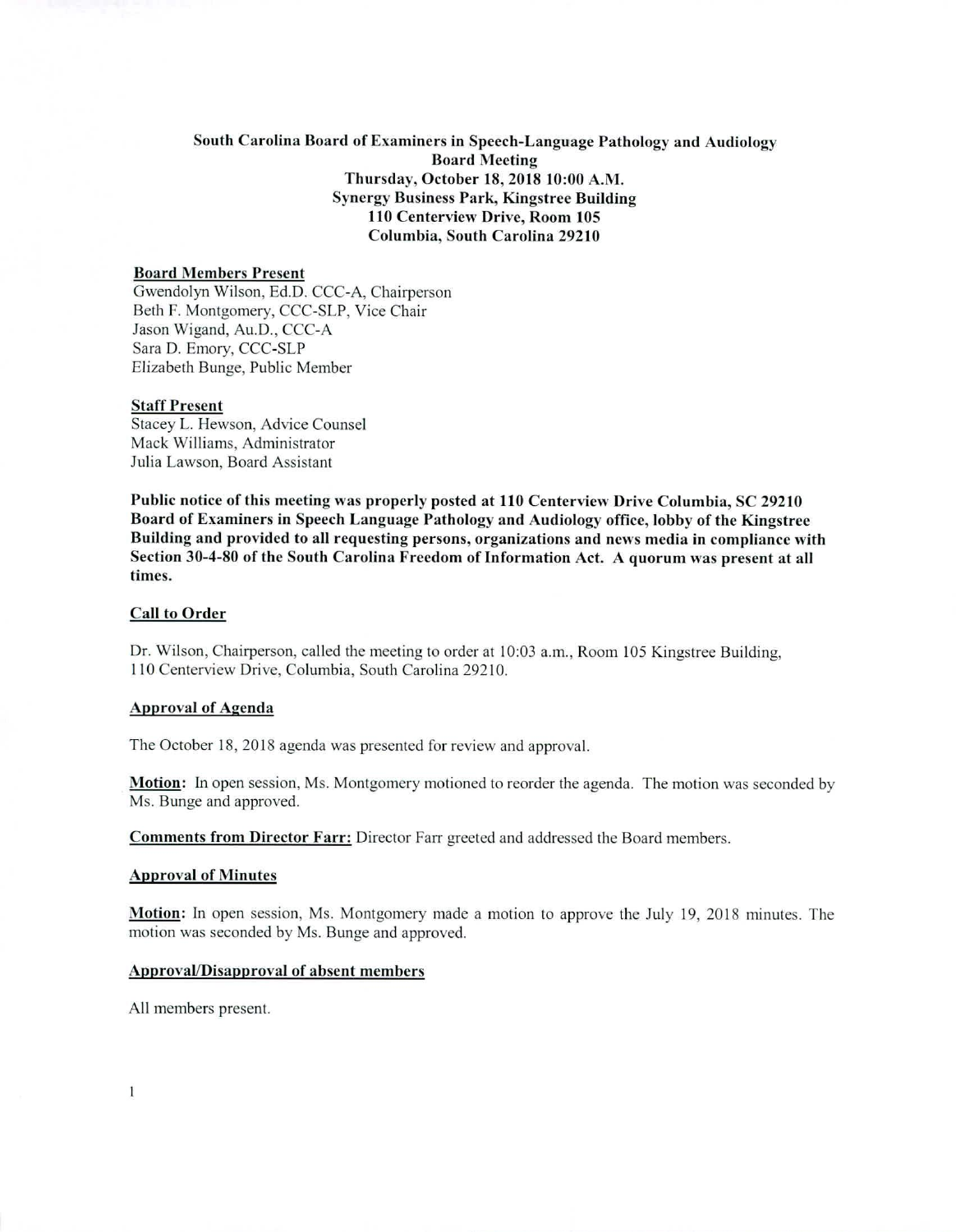# New **Business**

**OIE Report-** Mr. Hinson, Office of Investigations and Enforcement, presented the OIE Report. Quarterly statistics through fourth quarter year-to-date. Total of nine (9) cases. The Board accepted the OIE report as information.

**Training Report: Mr. Hinson, Office** of Investigations and Enforcement, presented the OIE Training Report which outlines all training completed by staff in 2017 and 2018 year-to-date. The Board accepted the Training report as information.

**IRC Report- Mr. Hinson, Office** of Investigations and Enforcement, presented the IRC Report. There are seven (7) cases, five (5) dismissals, **one (1) letter of caution and one (I)** formal complaint.

Ms. Emory recused herself from cases 2018-3, 2018-4, 2018-5, 2018-6, 2018-7 and 2018-9.

**Motion- In** open session, Ms. Bunge made a motion to accept the IRC recommendations of dismissals for cases 2018-5, 2018-6, 2018-7, and 2018-9. The motion was seconded by Dr. Wilson and approved.

**Motion- In** open session, Ms. Bunge made a motion to accept the IRC recommendation of letter of caution for case number 2018-4. The motion was seconded by Ms. Montgomery and approved.

**Motion- In** open session, Ms. Bunge made a motion to accept the IRC recommendation of letter formal complaint for case number 2018-3. The motion was seconded by Ms. Montgomery and approved.

Ms. Emory joined the meeting.

**Motion- In** open session, Ms. Bunge made a motion to accept the IRC recommendations of dismissal for case number 2017-2. The motion was seconded by Ms. Montgomery and approved.

**Office of Disciplinary Counsel (ODC) Report:** Ms. Baldwin, Esq., Office of Disciplinary Council, presented the ODC report; there are two (2) pending cases. The Board accepted the ODC report as information.

**Financial Report: Mr. Williams** reviewed the finance report. The Board accepted the finance report as information.

**Board Training:** Ms. Coleman, Chief Advice Counsel, conducted the Board Member training.

#### **Consent Agreement**

**Case # 2016-3:** Ms. Johnson, Esq., Office of Disciplinary Counsel, presented one case for a consent agreement. Respondent did not make a personal appearance before the Board and was not represented by legal counsel. Ms. Johnson, Esq. with the Office of Disciplinary Counsel presented the consent agreement to the Board.

**Motion-** In open session, the Board closed the hearing to protect personal health information.

**Motion- In** closed session, Ms. Montgomery made a motion to accept the consent agreement for case number 2016-3. The motion was seconded by Ms. Bunge and approved.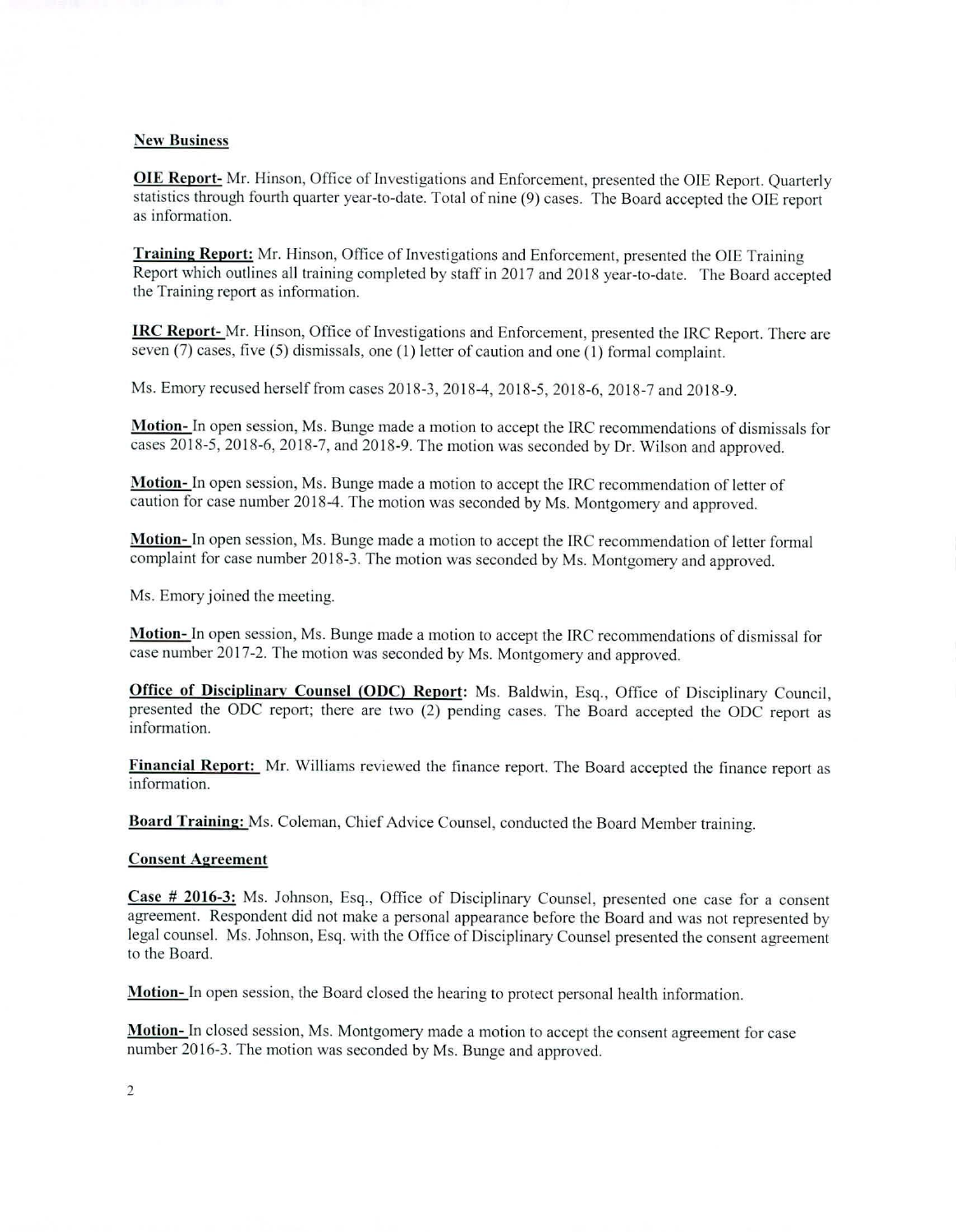# Continuing Education Request for Approval or Disapproval

## Coaching Parents to use Hanen Strategies

Motion: In open session, Ms. Bunge made a motion to approve the CE request titled Coaching Parents to use Hanen Strategies for thirteen (13) continuing education hours. The motion was seconded by Ms. Montgomery and approved.

# National Converge Autism Conference

Motion: In open session, Ms. Montgomery made a motion to approve the CE request titled National Converge Autism Conference for eight (8) continuing education hours. The motion was seconded by Ms. Bunge and approved.

#### Discussion Items

Update CEU Audit: Mr. Williams updated the Board on the CE Audit.

Update 2018 NCSB: Ms. Bunge and Dr. Wigand updated the Board on the 2018 NCSB

Shoe Box Audiometry: The Board reviewed and discussed the questions regarding Shoe Box Audiometry.

Dr. Wigand recused himself from the discussion.

Telepractice FAO **Committee Update:** Ms. Montgomery updated the Board on the Telepractice FAQ.

Motion: In open session, Ms. Bunge made a motion to approve the Telepractice FAQ to be put on the website. The motion was seconded by Dr. Wigand and approved.

**Draft Occupational Licensure Compact:** The Board discussed the Draft Occupational Licensure Compact.

# **2019 Board Meeting Dates:**

**Motion:** In open session, Ms. Montgomery made a motion to approve the 2019 Board Meeting dates. The motion was seconded by Dr. Wigand and approved.

Board **Election of Officers:** The Board reaffirmed Dr. Wilson as Chairperson.

Motion: In open session, Dr. Wilson motion to nominate Ms. Montgomery for Vice Chair.

**Motion:** In open session, Dr. Wigand made a motion to approve Ms. Montgomery as Vice Chairperson. The motion was seconded by Dr. Wilson and approved.